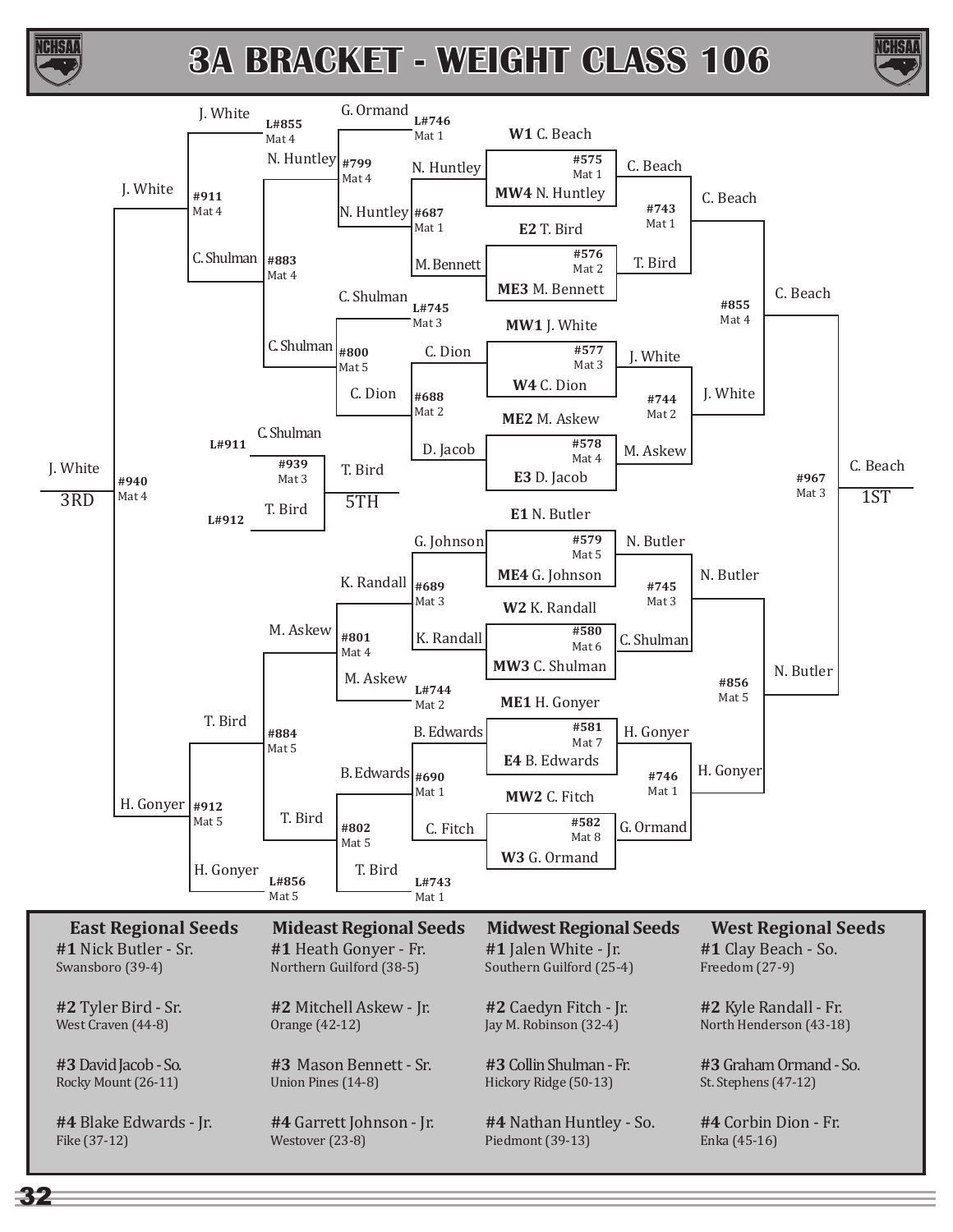![](_page_1_Picture_0.jpeg)

![](_page_1_Picture_2.jpeg)

![](_page_1_Figure_3.jpeg)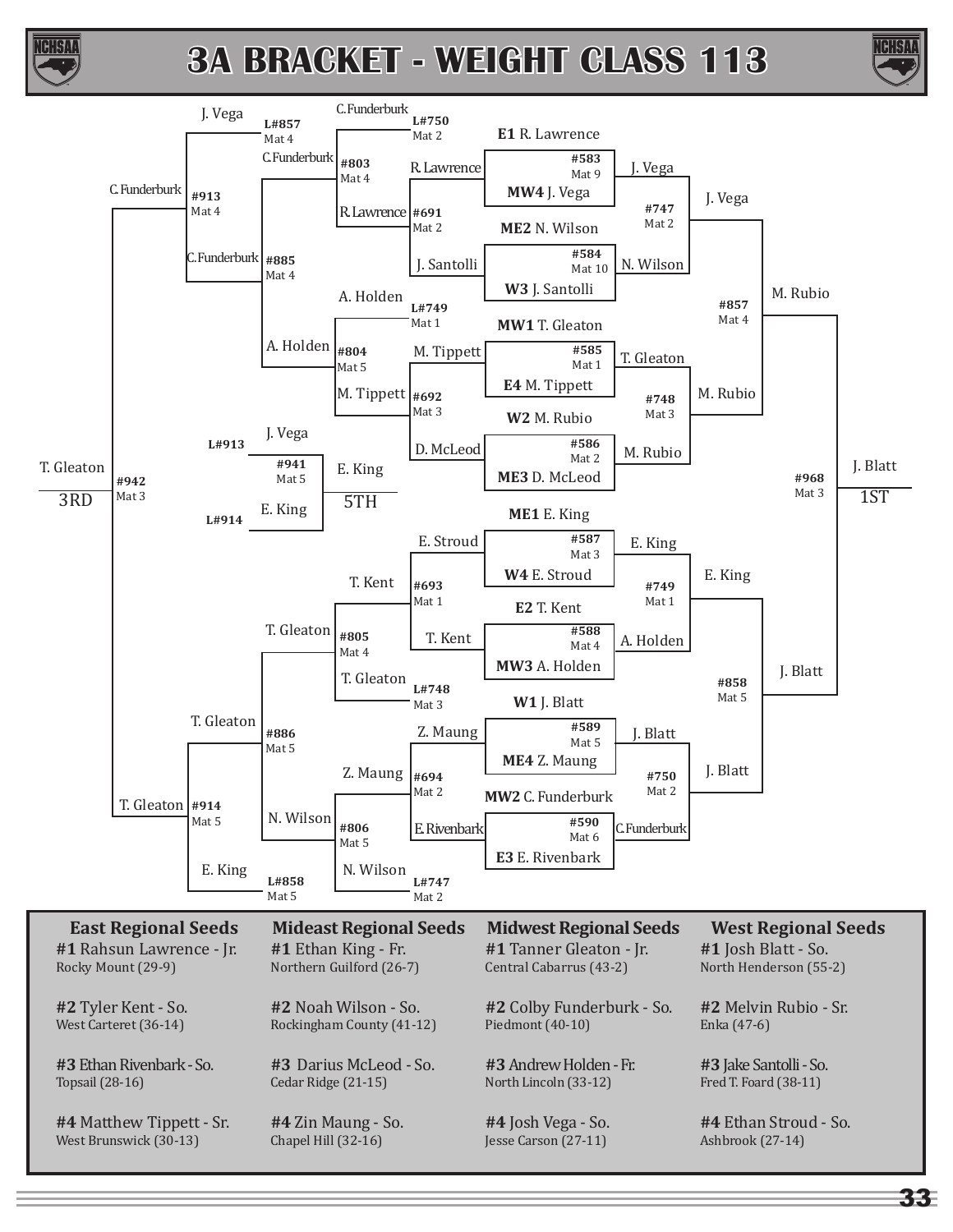![](_page_2_Picture_0.jpeg)

![](_page_2_Picture_2.jpeg)

![](_page_2_Figure_3.jpeg)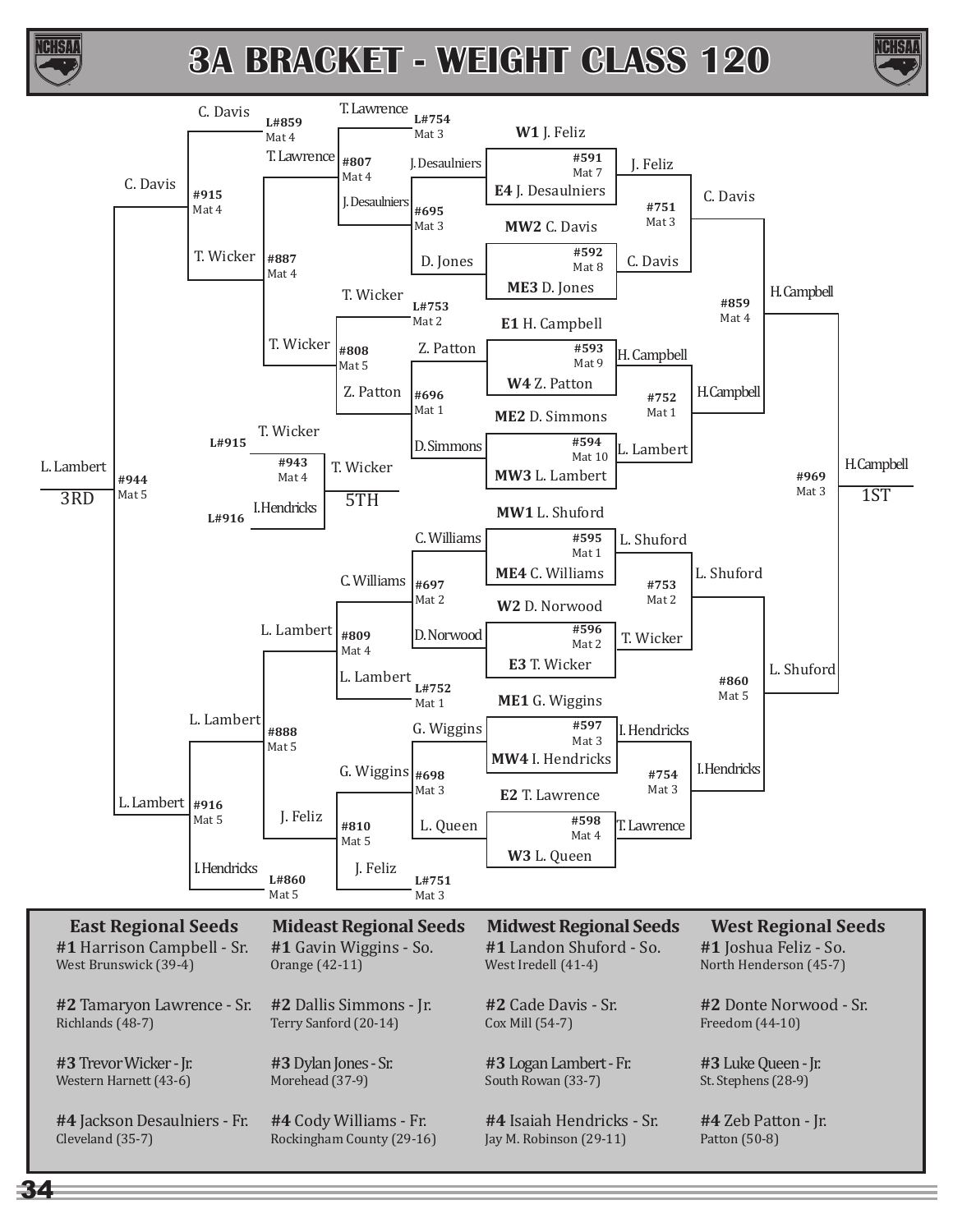![](_page_3_Picture_0.jpeg)

![](_page_3_Picture_2.jpeg)

![](_page_3_Figure_3.jpeg)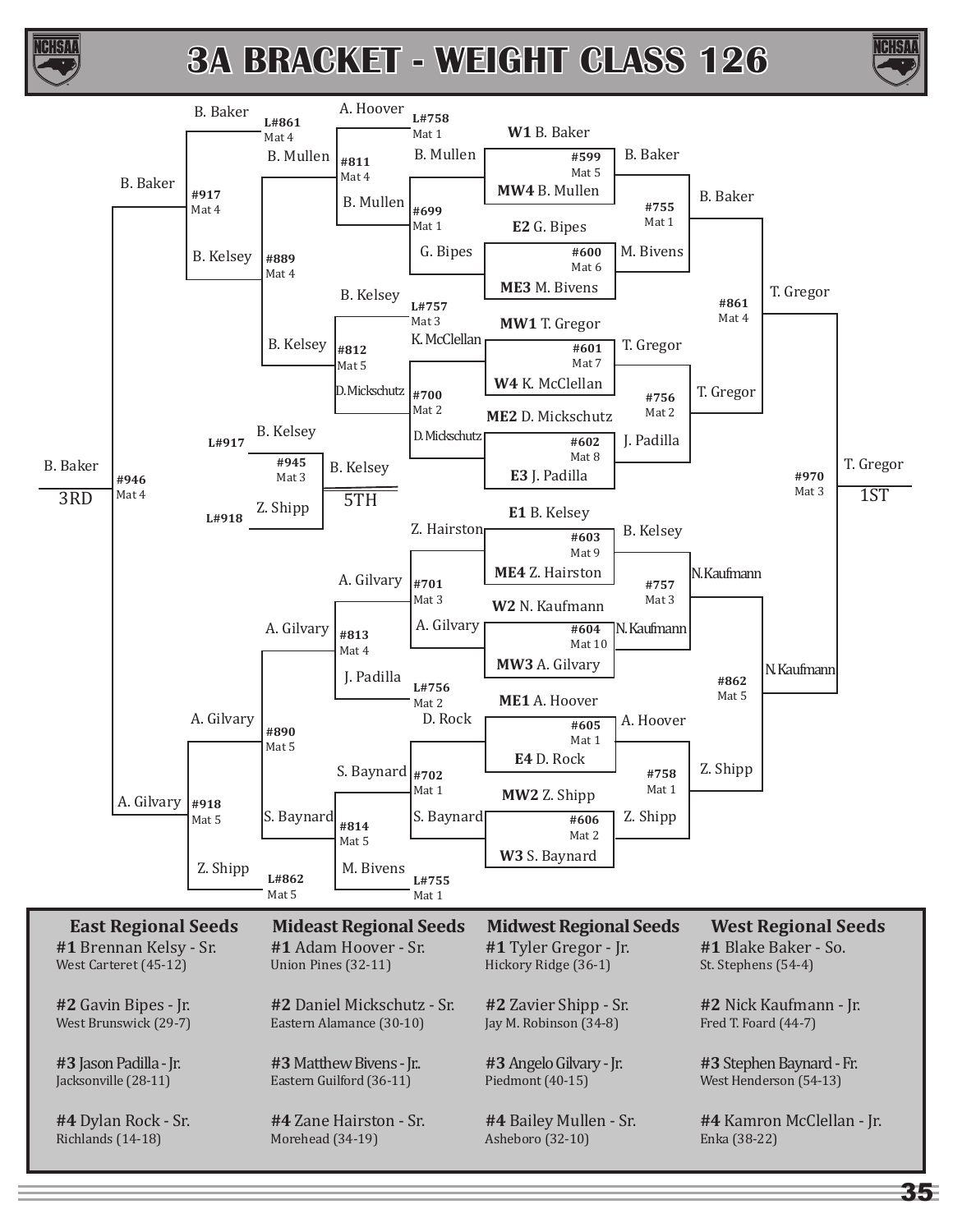![](_page_4_Picture_0.jpeg)

36

![](_page_4_Picture_2.jpeg)

![](_page_4_Figure_3.jpeg)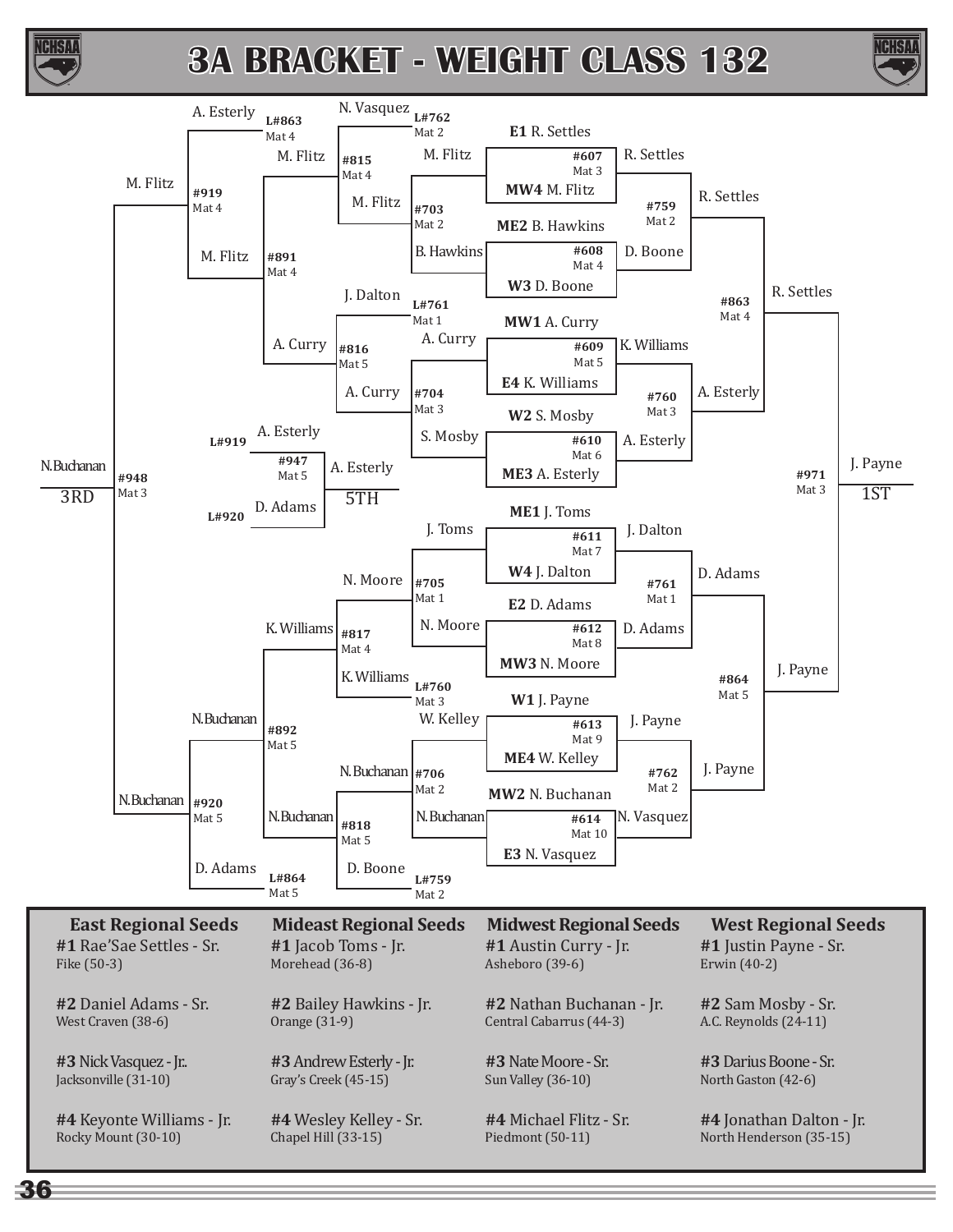![](_page_5_Picture_0.jpeg)

![](_page_5_Picture_2.jpeg)

![](_page_5_Figure_3.jpeg)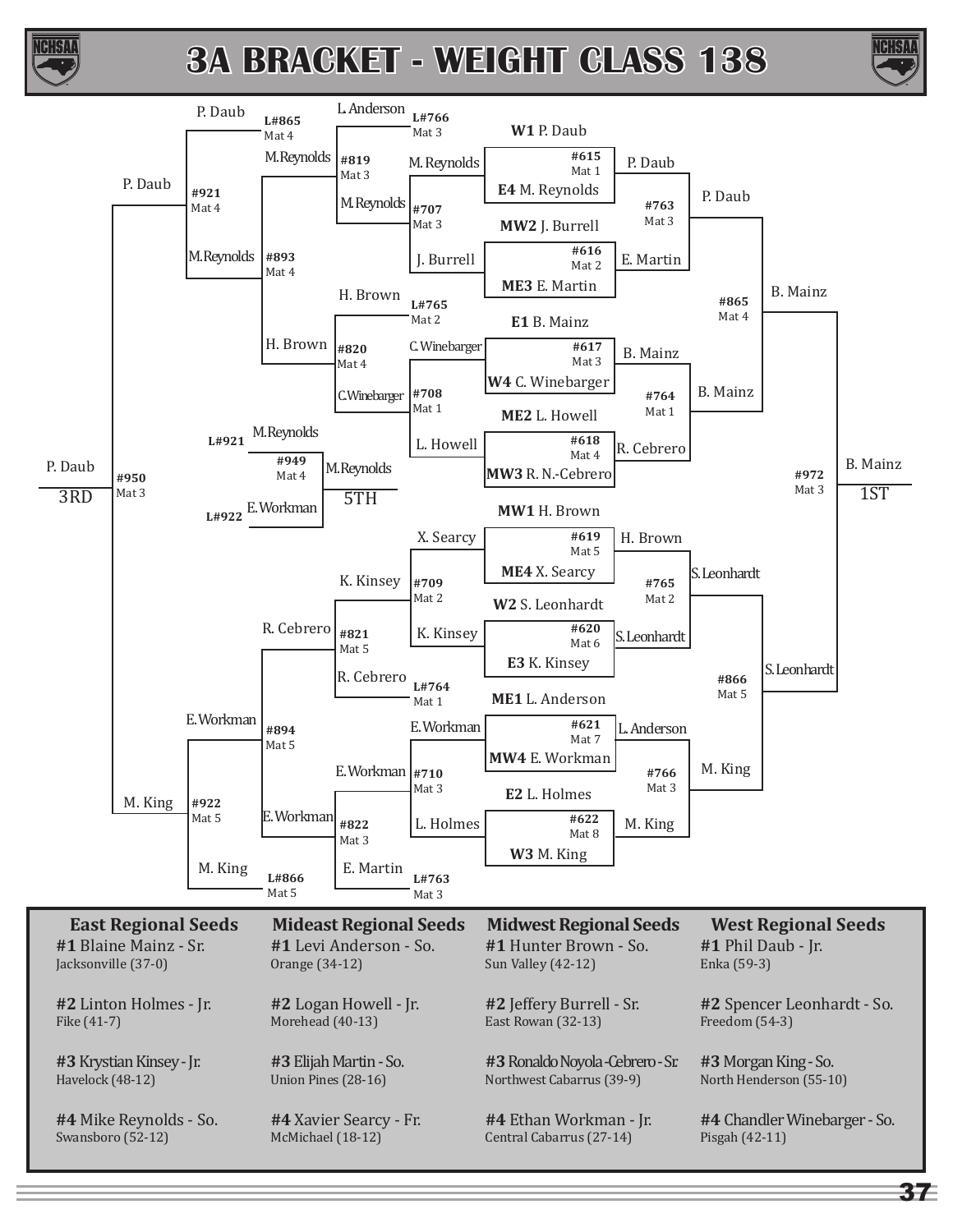![](_page_6_Picture_0.jpeg)

![](_page_6_Picture_2.jpeg)

![](_page_6_Figure_3.jpeg)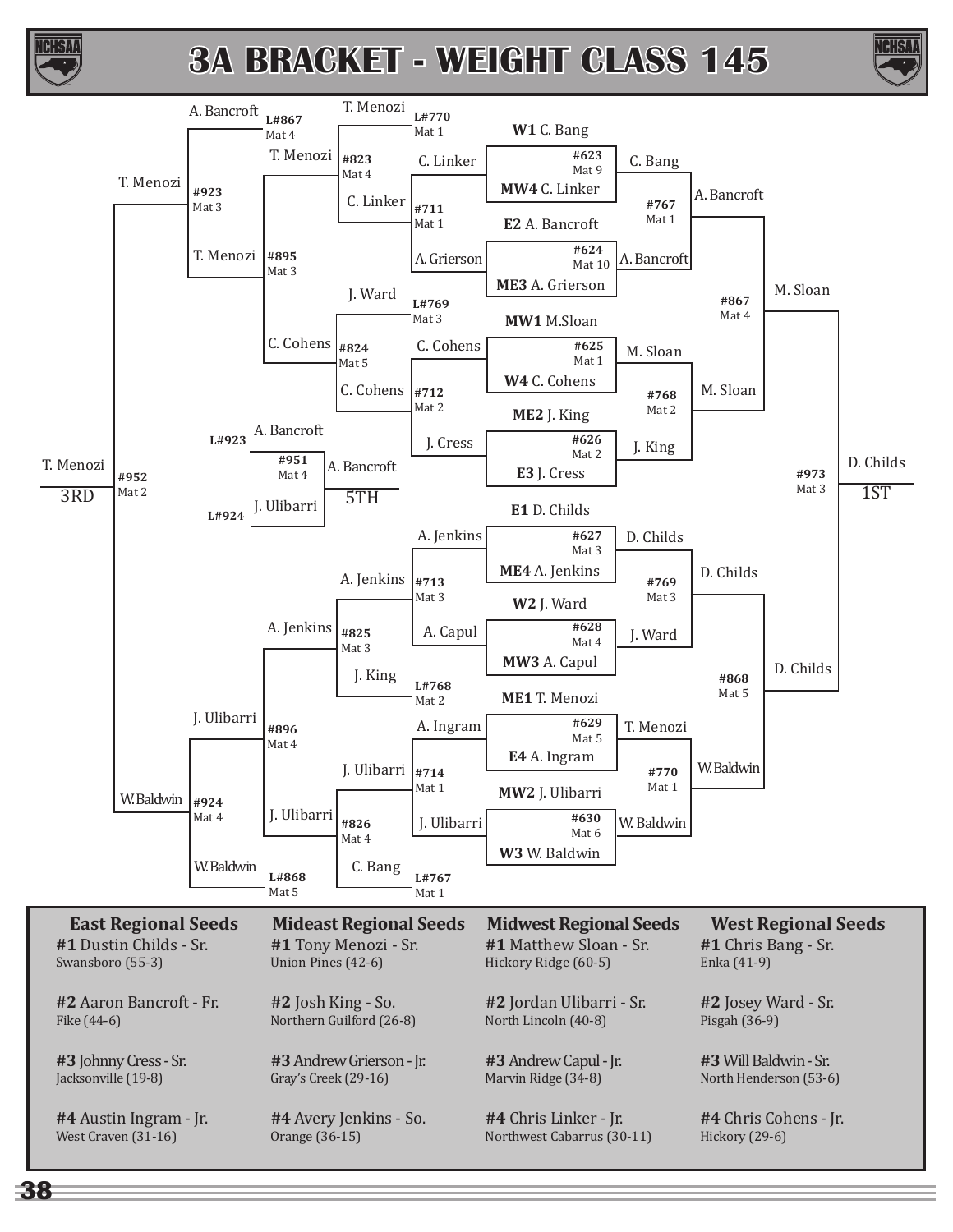![](_page_7_Picture_0.jpeg)

![](_page_7_Picture_2.jpeg)

![](_page_7_Figure_3.jpeg)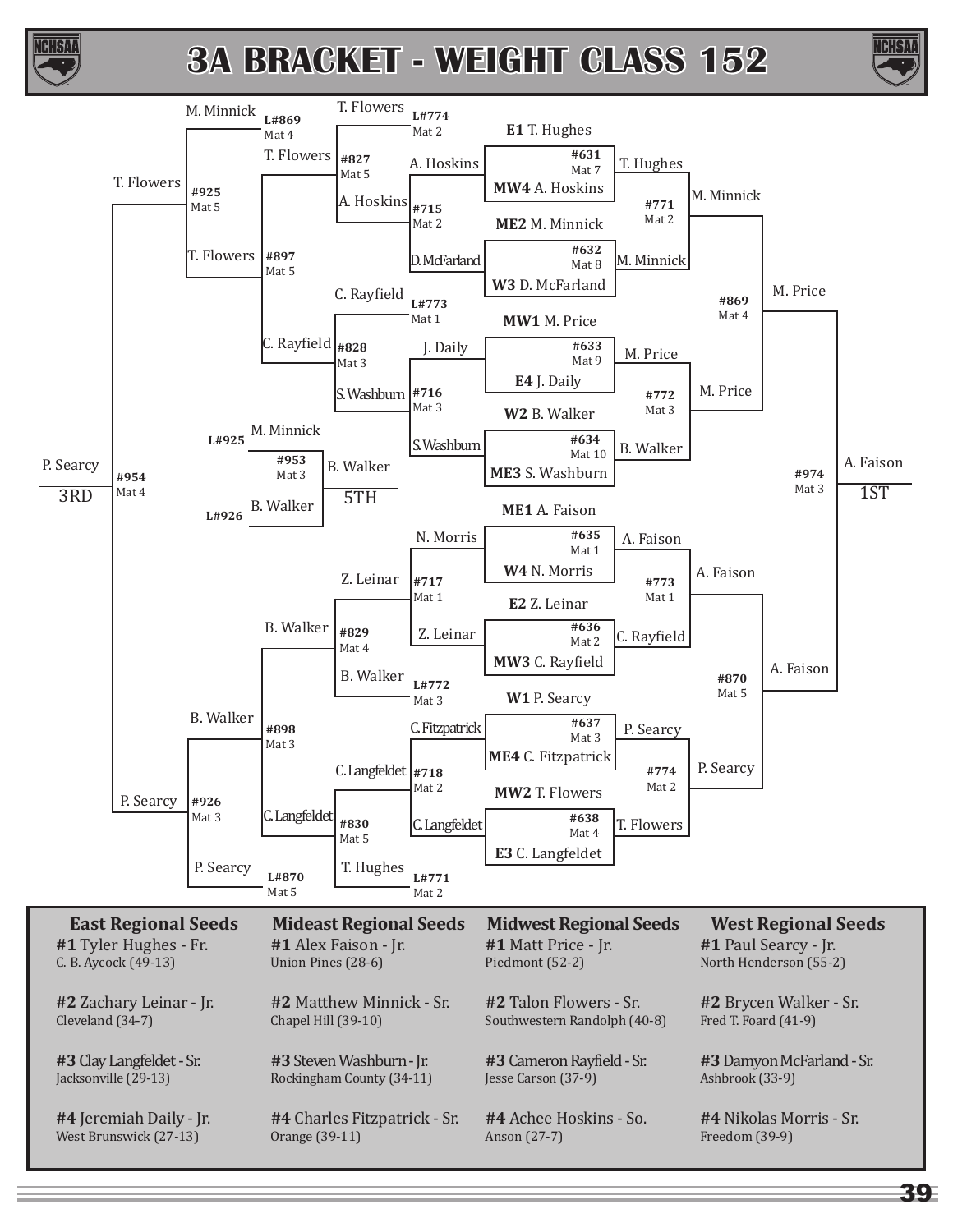![](_page_8_Picture_0.jpeg)

![](_page_8_Picture_2.jpeg)

![](_page_8_Figure_3.jpeg)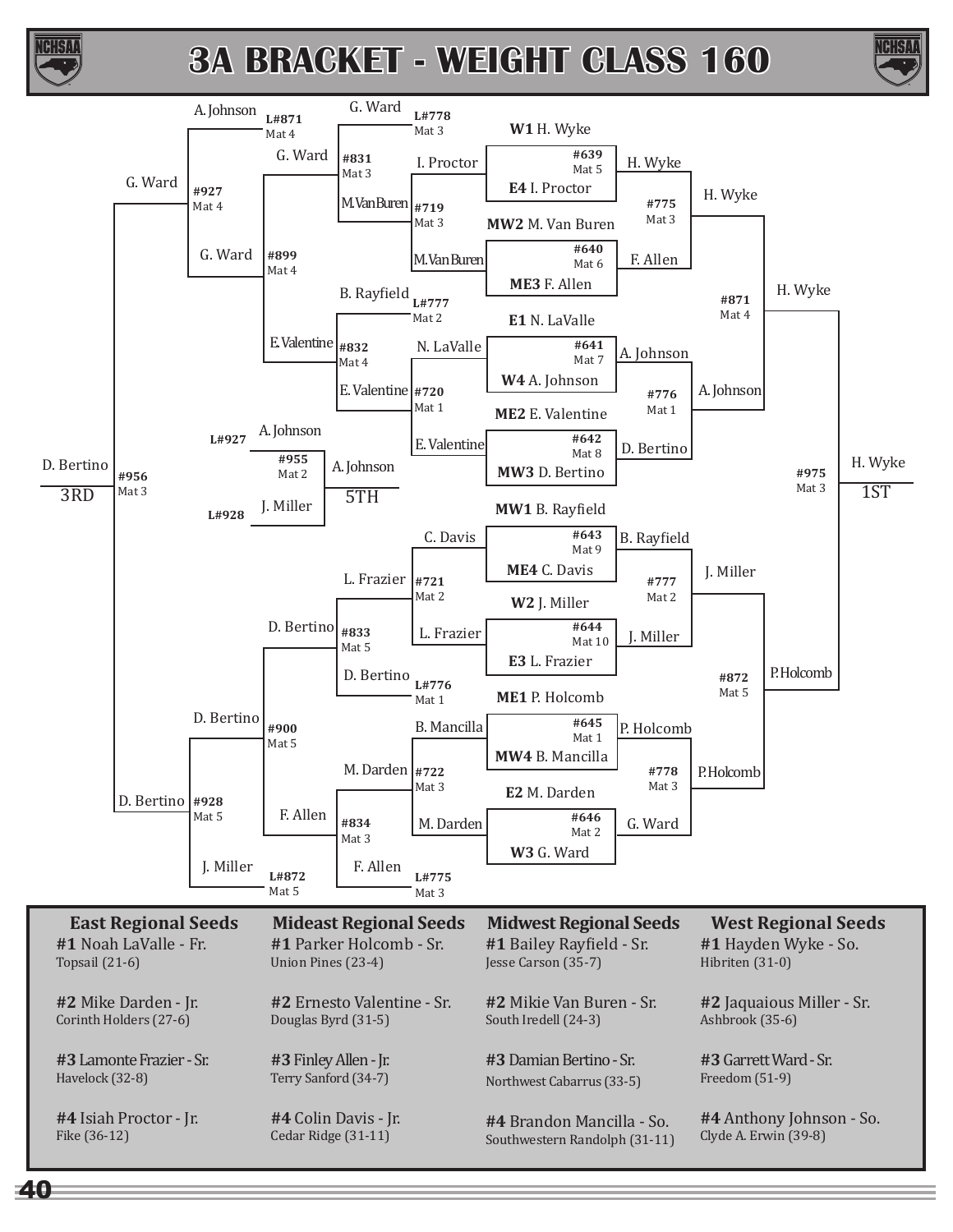![](_page_9_Picture_0.jpeg)

![](_page_9_Picture_2.jpeg)

![](_page_9_Figure_3.jpeg)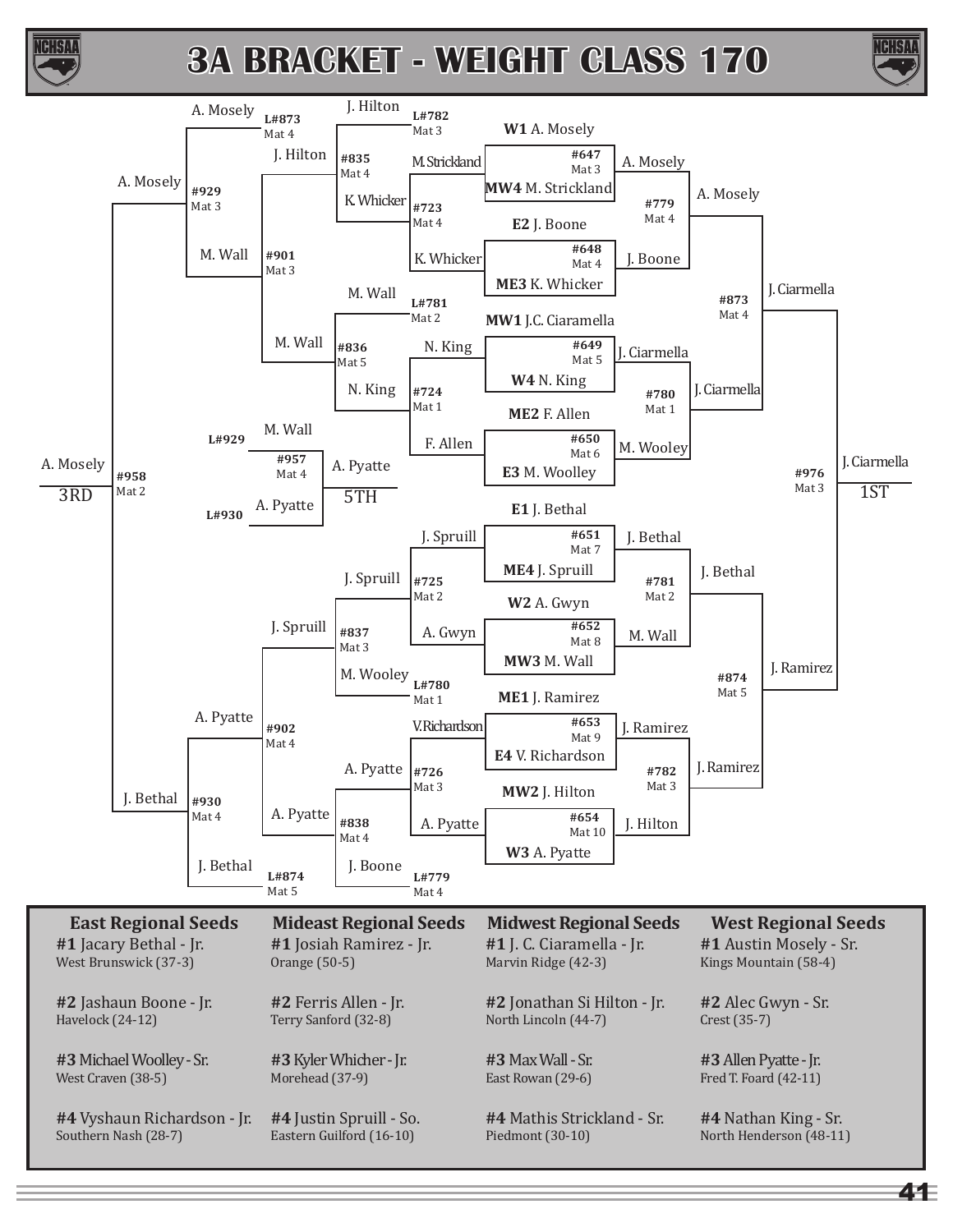![](_page_10_Picture_0.jpeg)

42

![](_page_10_Picture_2.jpeg)

![](_page_10_Figure_3.jpeg)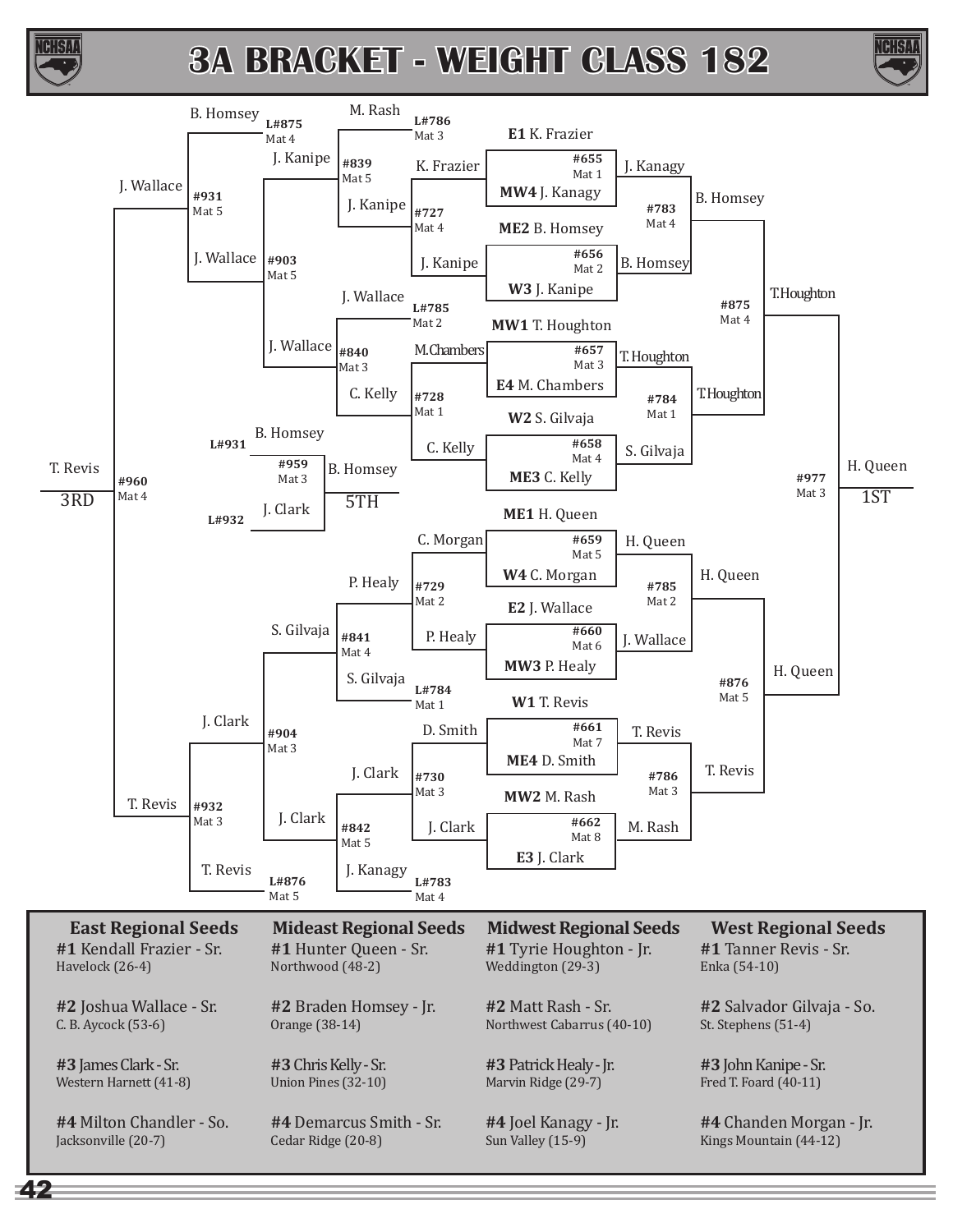![](_page_11_Picture_0.jpeg)

![](_page_11_Picture_2.jpeg)

![](_page_11_Figure_3.jpeg)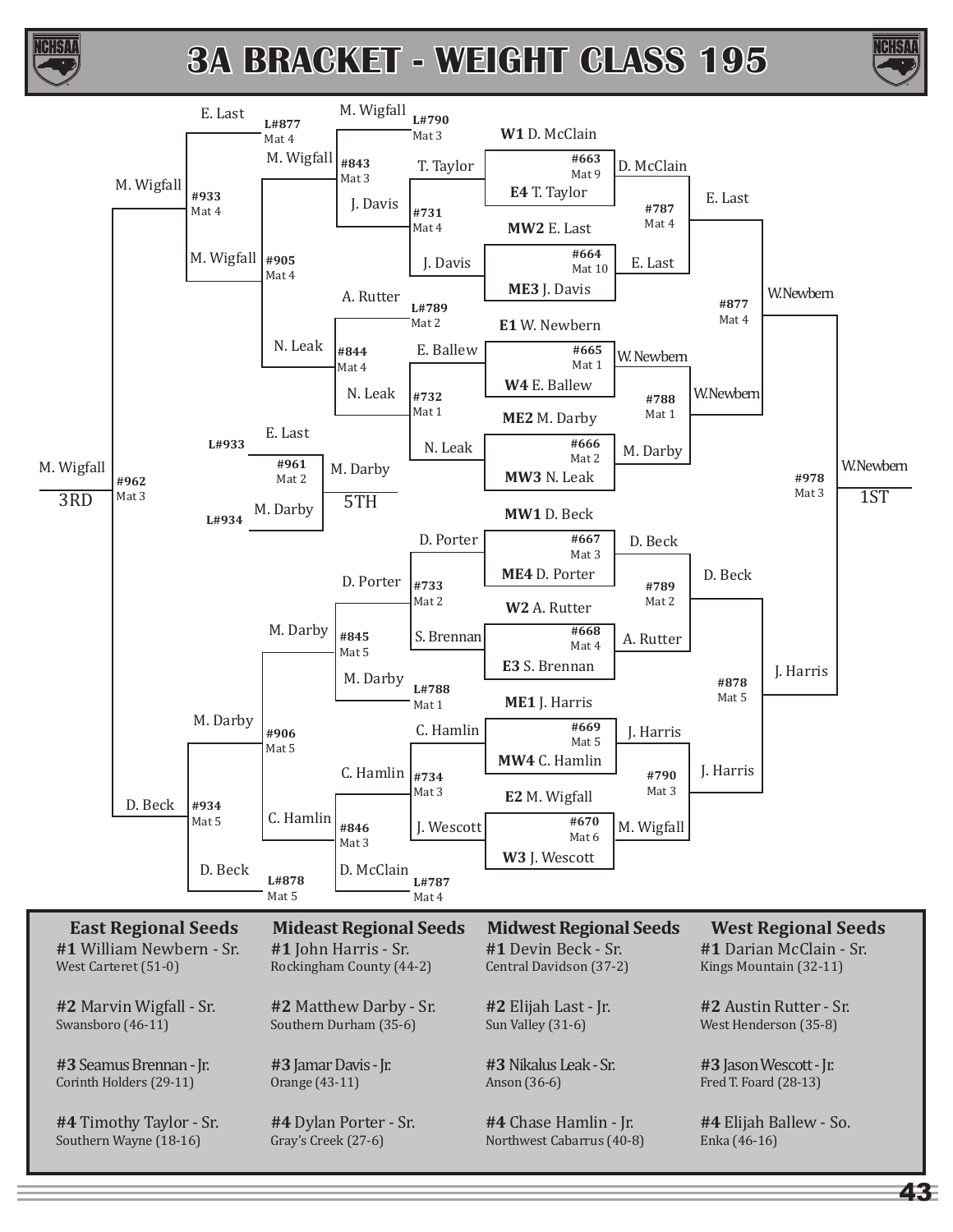![](_page_12_Picture_0.jpeg)

44

![](_page_12_Picture_2.jpeg)

![](_page_12_Figure_3.jpeg)